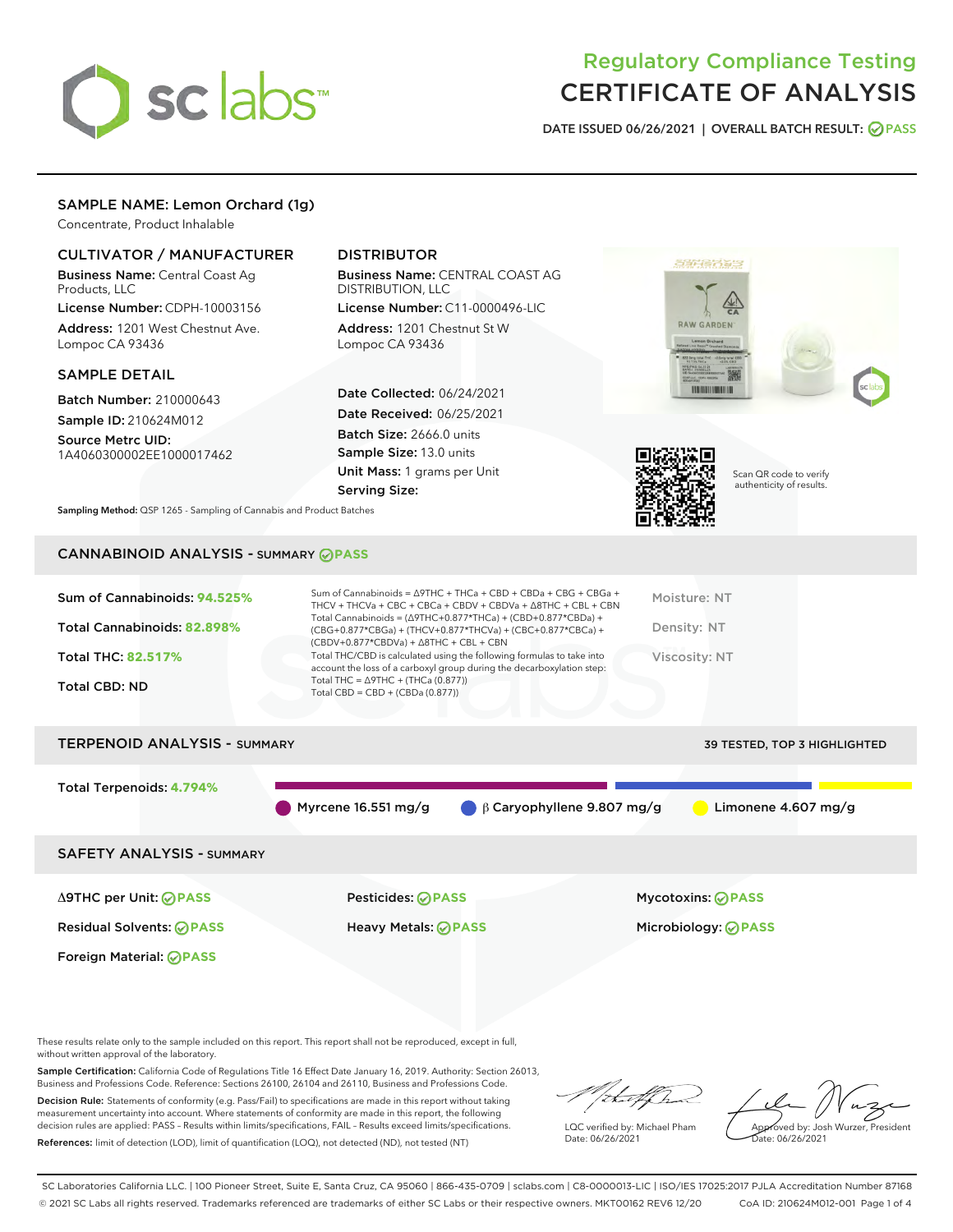



LEMON ORCHARD (1G) | DATE ISSUED 06/26/2021 | OVERALL BATCH RESULT: **○** PASS

# CANNABINOID TEST RESULTS - 06/26/2021 @ PASS

Tested by high-performance liquid chromatography with diode-array detection (HPLC-DAD). **Method:** QSP 1157 - Analysis of Cannabinoids by HPLC-DAD

#### TOTAL CANNABINOIDS: **82.898%**

Total Cannabinoids (Total THC) + (Total CBD) + (Total CBG) + (Total THCV) + (Total CBC) + (Total CBDV) + ∆8THC + CBL + CBN

TOTAL THC: **82.517%** Total THC (∆9THC+0.877\*THCa)

TOTAL CBD: ND

Total CBD (CBD+0.877\*CBDa)

TOTAL CBG: ND Total CBG (CBG+0.877\*CBGa)

TOTAL THCV: 0.381% Total THCV (THCV+0.877\*THCVa)

TOTAL CBC: ND Total CBC (CBC+0.877\*CBCa)

TOTAL CBDV: ND Total CBDV (CBDV+0.877\*CBDVa)

| <b>COMPOUND</b>  | LOD/LOQ<br>(mg/g)          | <b>MEASUREMENT</b><br><b>UNCERTAINTY</b><br>(mg/g) | <b>RESULT</b><br>(mg/g) | <b>RESULT</b><br>(%) |
|------------------|----------------------------|----------------------------------------------------|-------------------------|----------------------|
| <b>THCa</b>      | 0.05/0.14                  | ±24.181                                            | 940.90                  | 94.090               |
| <b>THCVa</b>     | 0.07 / 0.20                | ±0.207                                             | 4.35                    | 0.435                |
| <b>A9THC</b>     | 0.06/0.26                  | N/A                                                | <b>ND</b>               | <b>ND</b>            |
| $\triangle$ 8THC | 0.1/0.4                    | N/A                                                | <b>ND</b>               | <b>ND</b>            |
| <b>THCV</b>      | 0.1/0.2                    | N/A                                                | <b>ND</b>               | <b>ND</b>            |
| <b>CBD</b>       | 0.07/0.29                  | N/A                                                | <b>ND</b>               | <b>ND</b>            |
| <b>CBDa</b>      | 0.02/0.19                  | N/A                                                | <b>ND</b>               | <b>ND</b>            |
| <b>CBDV</b>      | 0.04/0.15                  | N/A                                                | <b>ND</b>               | <b>ND</b>            |
| <b>CBDVa</b>     | 0.03/0.53                  | N/A                                                | <b>ND</b>               | <b>ND</b>            |
| <b>CBG</b>       | 0.06/0.19                  | N/A                                                | <b>ND</b>               | <b>ND</b>            |
| <b>CBGa</b>      | 0.1/0.2                    | N/A                                                | <b>ND</b>               | <b>ND</b>            |
| <b>CBL</b>       | 0.06 / 0.24                | N/A                                                | <b>ND</b>               | <b>ND</b>            |
| <b>CBN</b>       | 0.1/0.3                    | N/A                                                | <b>ND</b>               | <b>ND</b>            |
| <b>CBC</b>       | 0.2 / 0.5                  | N/A                                                | <b>ND</b>               | <b>ND</b>            |
| <b>CBCa</b>      | 0.07/0.28                  | N/A                                                | <b>ND</b>               | <b>ND</b>            |
|                  | <b>SUM OF CANNABINOIDS</b> |                                                    | 945.25 mg/g             | 94.525%              |

#### **UNIT MASS: 1 grams per Unit**

| ∆9THC per Unit                        | 1120 per-package limit     | <b>ND</b><br><b>PASS</b> |                              |  |
|---------------------------------------|----------------------------|--------------------------|------------------------------|--|
| <b>Total THC per Unit</b>             |                            | 825.17 mg/unit           |                              |  |
| <b>CBD per Unit</b>                   |                            | <b>ND</b>                |                              |  |
| <b>Total CBD per Unit</b>             |                            | <b>ND</b>                |                              |  |
| Sum of Cannabinoids<br>per Unit       |                            | 945.25 mg/unit           |                              |  |
| <b>Total Cannabinoids</b><br>per Unit |                            | 828.98 mg/unit           |                              |  |
| <b>MOISTURE TEST RESULT</b>           | <b>DENSITY TEST RESULT</b> |                          | <b>VISCOSITY TEST RESULT</b> |  |

Not Tested

**MOISTURE TEST RESULT**

Not Tested

Not Tested

|  | <b>TERPENOID TEST RESULTS - 06/26/2021</b> |
|--|--------------------------------------------|
|--|--------------------------------------------|

Terpene analysis utilizing gas chromatography-flame ionization detection (GC-FID). **Method:** QSP 1192 - Analysis of Terpenoids by GC-FID

| <b>COMPOUND</b>         | LOD/LOQ<br>(mg/g) | <b>MEASUREMENT</b><br><b>UNCERTAINTY</b><br>(mg/g) | <b>RESULT</b><br>(mg/g)                         | <b>RESULT</b><br>(%) |
|-------------------------|-------------------|----------------------------------------------------|-------------------------------------------------|----------------------|
| <b>Myrcene</b>          | 0.008 / 0.025     | ±0.2135                                            | 16.551                                          | 1.6551               |
| $\beta$ Caryophyllene   | 0.004 / 0.012     | ±0.3491                                            | 9.807                                           | 0.9807               |
| Limonene                | 0.005 / 0.016     | ±0.0659                                            | 4.607                                           | 0.4607               |
| Ocimene                 | 0.011 / 0.038     | ±0.0981                                            | 3.057                                           | 0.3057               |
| $\alpha$ Humulene       | 0.009/0.029       | ±0.0868                                            | 2.704                                           | 0.2704               |
| Linalool                | 0.009 / 0.032     | ±0.0848                                            | 2.231                                           | 0.2231               |
| <b>Terpineol</b>        | 0.016 / 0.055     | ±0.0807                                            | 1.314                                           | 0.1314               |
| Fenchol                 | 0.010 / 0.034     | ±0.0503                                            | 1.300                                           | 0.1300               |
| Terpinolene             | 0.008 / 0.026     | ±0.0201                                            | 0.979                                           | 0.0979               |
| trans-ß-Farnesene       | 0.008 / 0.025     | ±0.0331                                            | 0.933                                           | 0.0933               |
| $\alpha$ Pinene         | 0.005 / 0.017     | ±0.0076                                            | 0.880                                           | 0.0880               |
| $\beta$ Pinene          | 0.004 / 0.014     | ±0.0096                                            | 0.834                                           | 0.0834               |
| Citronellol             | 0.003 / 0.010     | ±0.0291                                            | 0.596                                           | 0.0596               |
| Nerolidol               | 0.009 / 0.028     | ±0.0355                                            | 0.565                                           | 0.0565               |
| <b>Borneol</b>          | 0.005 / 0.016     | ±0.0156                                            | 0.372                                           | 0.0372               |
| Guaiol                  | 0.009 / 0.030     | ±0.0173                                            | 0.367                                           | 0.0367               |
| $\alpha$ Bisabolol      | 0.008 / 0.026     | ±0.0162                                            | 0.304                                           | 0.0304               |
| Valencene               | 0.009 / 0.030     | ±0.0091                                            | 0.132                                           | 0.0132               |
| Fenchone                | 0.009 / 0.028     | ±0.0029                                            | 0.100                                           | 0.0100               |
| Caryophyllene<br>Oxide  | 0.010 / 0.033     | ±0.0034                                            | 0.075                                           | 0.0075               |
| Camphene                | 0.005 / 0.015     | ±0.0008                                            | 0.066                                           | 0.0066               |
| $\gamma$ Terpinene      | 0.006 / 0.018     | ±0.0010                                            | 0.055                                           | 0.0055               |
| Geraniol                | 0.002 / 0.007     | ±0.0019                                            | 0.044                                           | 0.0044               |
| Nerol                   | 0.003 / 0.011     | ±0.0016                                            | 0.035                                           | 0.0035               |
| $\alpha$ Terpinene      | 0.005 / 0.017     | ±0.0005                                            | 0.032                                           | 0.0032               |
| $\alpha$ Phellandrene   | 0.006 / 0.020     | N/A                                                | <loq< th=""><th><loq< th=""></loq<></th></loq<> | <loq< th=""></loq<>  |
| 3 Carene                | 0.005 / 0.018     | N/A                                                | <loq< th=""><th><loq< th=""></loq<></th></loq<> | <loq< th=""></loq<>  |
| p-Cymene                | 0.005 / 0.016     | N/A                                                | <loq< th=""><th><loq< th=""></loq<></th></loq<> | <loq< th=""></loq<>  |
| Sabinene Hydrate        | 0.006 / 0.022     | N/A                                                | <loq< th=""><th><loq< th=""></loq<></th></loq<> | <loq< th=""></loq<>  |
| Sabinene                | 0.004 / 0.014     | N/A                                                | ND                                              | <b>ND</b>            |
| Eucalyptol              | 0.006 / 0.018     | N/A                                                | ND                                              | ND                   |
| (-)-Isopulegol          | 0.005 / 0.016     | N/A                                                | <b>ND</b>                                       | <b>ND</b>            |
| Camphor                 | 0.006 / 0.019     | N/A                                                | ND                                              | <b>ND</b>            |
| Isoborneol              | 0.004 / 0.012     | N/A                                                | ND                                              | <b>ND</b>            |
| Menthol                 | 0.008 / 0.025     | N/A                                                | ND                                              | ND                   |
| $R-(+)$ -Pulegone       | 0.003 / 0.011     | N/A                                                | ND                                              | ND                   |
| <b>Geranyl Acetate</b>  | 0.004 / 0.014     | N/A                                                | ND                                              | ND                   |
| $\alpha$ Cedrene        | 0.005 / 0.016     | N/A                                                | ND                                              | ND                   |
| Cedrol                  | 0.008 / 0.027     | N/A                                                | ND                                              | ND                   |
| <b>TOTAL TERPENOIDS</b> |                   |                                                    | 47.940 mg/g                                     | 4.794%               |

SC Laboratories California LLC. | 100 Pioneer Street, Suite E, Santa Cruz, CA 95060 | 866-435-0709 | sclabs.com | C8-0000013-LIC | ISO/IES 17025:2017 PJLA Accreditation Number 87168 © 2021 SC Labs all rights reserved. Trademarks referenced are trademarks of either SC Labs or their respective owners. MKT00162 REV6 12/20 CoA ID: 210624M012-001 Page 2 of 4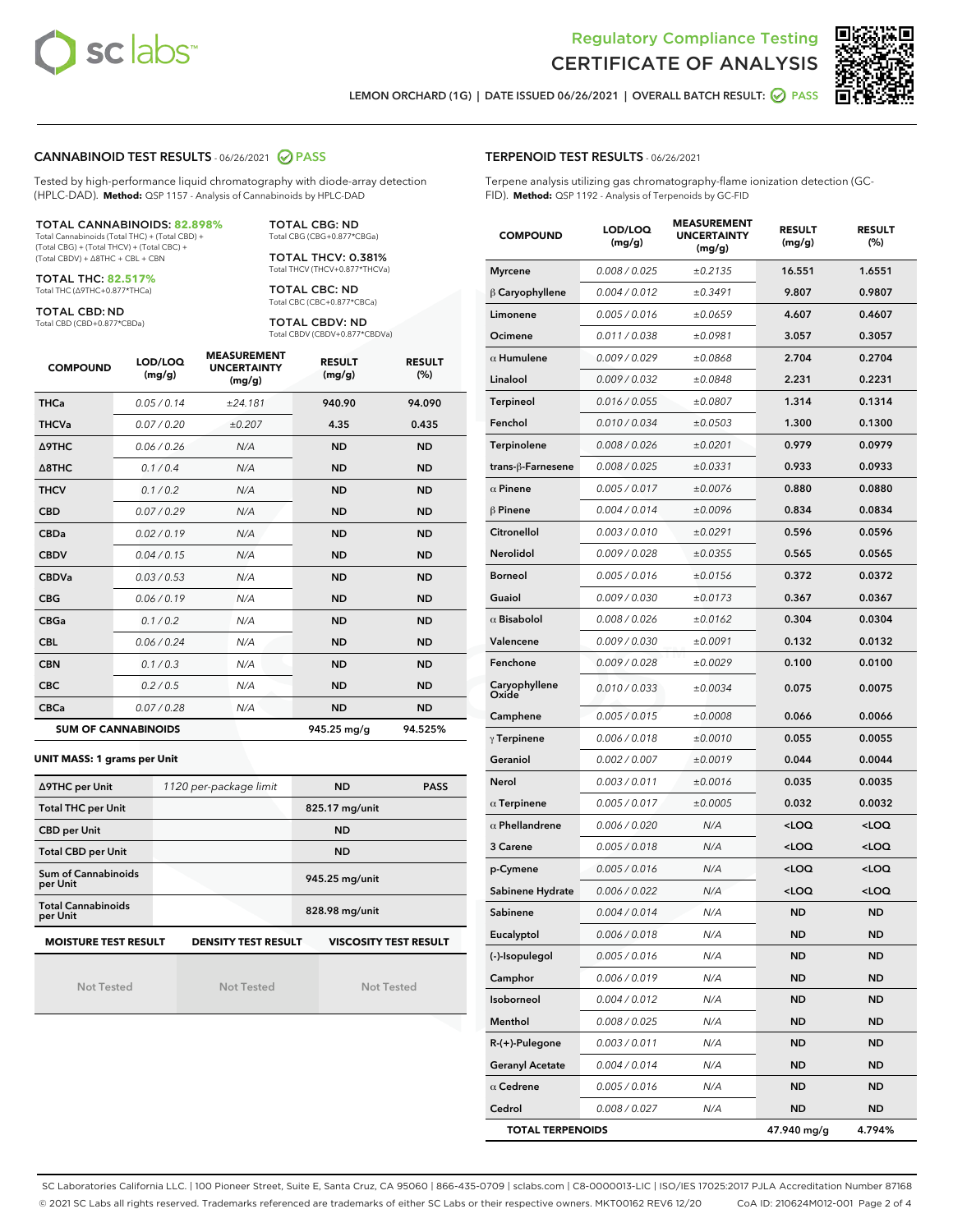![](_page_2_Picture_0.jpeg)

![](_page_2_Picture_2.jpeg)

LEMON ORCHARD (1G) | DATE ISSUED 06/26/2021 | OVERALL BATCH RESULT:  $\bigcirc$  PASS

# CATEGORY 1 PESTICIDE TEST RESULTS - 06/26/2021 2 PASS

Pesticide and plant growth regulator analysis utilizing high-performance liquid chromatography-mass spectrometry (HPLC-MS) or gas chromatography-mass spectrometry (GC-MS). \*GC-MS utilized where indicated. **Method:** QSP 1212 - Analysis of Pesticides and Mycotoxins by LC-MS or QSP 1213 - Analysis of Pesticides by GC-MS

| <b>COMPOUND</b>             | LOD/LOQ<br>$(\mu g/g)$ | <b>ACTION</b><br><b>LIMIT</b><br>$(\mu g/g)$ | <b>MEASUREMENT</b><br><b>UNCERTAINTY</b><br>$(\mu g/g)$ | <b>RESULT</b><br>$(\mu g/g)$ | <b>RESULT</b> |
|-----------------------------|------------------------|----------------------------------------------|---------------------------------------------------------|------------------------------|---------------|
| Aldicarb                    | 0.03 / 0.08            | $\geq$ LOD                                   | N/A                                                     | <b>ND</b>                    | <b>PASS</b>   |
| Carbofuran                  | 0.02/0.05              | $\ge$ LOD                                    | N/A                                                     | <b>ND</b>                    | <b>PASS</b>   |
| Chlordane*                  | 0.03 / 0.08            | $\ge$ LOD                                    | N/A                                                     | <b>ND</b>                    | <b>PASS</b>   |
| Chlorfenapyr*               | 0.03/0.10              | $\ge$ LOD                                    | N/A                                                     | <b>ND</b>                    | <b>PASS</b>   |
| Chlorpyrifos                | 0.02 / 0.06            | $\ge$ LOD                                    | N/A                                                     | <b>ND</b>                    | <b>PASS</b>   |
| Coumaphos                   | 0.02 / 0.07            | $\ge$ LOD                                    | N/A                                                     | <b>ND</b>                    | <b>PASS</b>   |
| Daminozide                  | 0.02 / 0.07            | $\ge$ LOD                                    | N/A                                                     | <b>ND</b>                    | <b>PASS</b>   |
| <b>DDVP</b><br>(Dichlorvos) | 0.03/0.09              | $\ge$ LOD                                    | N/A                                                     | <b>ND</b>                    | <b>PASS</b>   |
| Dimethoate                  | 0.03 / 0.08            | $\ge$ LOD                                    | N/A                                                     | <b>ND</b>                    | <b>PASS</b>   |
| Ethoprop(hos)               | 0.03/0.10              | $\ge$ LOD                                    | N/A                                                     | <b>ND</b>                    | <b>PASS</b>   |
| Etofenprox                  | 0.02/0.06              | $\ge$ LOD                                    | N/A                                                     | <b>ND</b>                    | <b>PASS</b>   |
| Fenoxycarb                  | 0.03/0.08              | $\ge$ LOD                                    | N/A                                                     | <b>ND</b>                    | <b>PASS</b>   |
| Fipronil                    | 0.03/0.08              | $\ge$ LOD                                    | N/A                                                     | <b>ND</b>                    | <b>PASS</b>   |
| Imazalil                    | 0.02 / 0.06            | $\ge$ LOD                                    | N/A                                                     | <b>ND</b>                    | <b>PASS</b>   |
| <b>Methiocarb</b>           | 0.02 / 0.07            | $\ge$ LOD                                    | N/A                                                     | <b>ND</b>                    | <b>PASS</b>   |
| Methyl<br>parathion         | 0.03/0.10              | $\ge$ LOD                                    | N/A                                                     | <b>ND</b>                    | <b>PASS</b>   |
| <b>Mevinphos</b>            | 0.03/0.09              | $\ge$ LOD                                    | N/A                                                     | <b>ND</b>                    | <b>PASS</b>   |
| Paclobutrazol               | 0.02 / 0.05            | $\ge$ LOD                                    | N/A                                                     | <b>ND</b>                    | <b>PASS</b>   |
| Propoxur                    | 0.03/0.09              | $\ge$ LOD                                    | N/A                                                     | <b>ND</b>                    | <b>PASS</b>   |
| Spiroxamine                 | 0.03 / 0.08            | $\ge$ LOD                                    | N/A                                                     | <b>ND</b>                    | <b>PASS</b>   |
| <b>Thiacloprid</b>          | 0.03/0.10              | $\ge$ LOD                                    | N/A                                                     | <b>ND</b>                    | <b>PASS</b>   |
|                             |                        |                                              |                                                         |                              |               |

# CATEGORY 2 PESTICIDE TEST RESULTS - 06/26/2021 @ PASS

| <b>COMPOUND</b>          | LOD/LOQ<br>$(\mu g/g)$ | <b>ACTION</b><br>LIMIT<br>$(\mu g/g)$ | <b>MEASUREMENT</b><br><b>UNCERTAINTY</b><br>$(\mu g/g)$ | <b>RESULT</b><br>$(\mu g/g)$ | <b>RESULT</b> |
|--------------------------|------------------------|---------------------------------------|---------------------------------------------------------|------------------------------|---------------|
| Abamectin                | 0.03/0.10              | 0.1                                   | N/A                                                     | <b>ND</b>                    | <b>PASS</b>   |
| Acephate                 | 0.02/0.07              | 0.1                                   | N/A                                                     | <b>ND</b>                    | <b>PASS</b>   |
| Acequinocyl              | 0.02/0.07              | 0.1                                   | N/A                                                     | <b>ND</b>                    | <b>PASS</b>   |
| Acetamiprid              | 0.02/0.05              | 0.1                                   | N/A                                                     | <b>ND</b>                    | <b>PASS</b>   |
| Azoxystrobin             | 0.02/0.07              | 0.1                                   | N/A                                                     | <b>ND</b>                    | <b>PASS</b>   |
| <b>Bifenazate</b>        | 0.01/0.04              | 0.1                                   | N/A                                                     | <b>ND</b>                    | <b>PASS</b>   |
| <b>Bifenthrin</b>        | 0.02/0.05              | 3                                     | N/A                                                     | <b>ND</b>                    | <b>PASS</b>   |
| <b>Boscalid</b>          | 0.03/0.09              | 0.1                                   | N/A                                                     | <b>ND</b>                    | <b>PASS</b>   |
| Captan                   | 0.19/0.57              | 0.7                                   | N/A                                                     | <b>ND</b>                    | <b>PASS</b>   |
| Carbaryl                 | 0.02/0.06              | 0.5                                   | N/A                                                     | <b>ND</b>                    | <b>PASS</b>   |
| Chlorantranilip-<br>role | 0.04/0.12              | 10                                    | N/A                                                     | <b>ND</b>                    | <b>PASS</b>   |
| Clofentezine             | 0.03/0.09              | 0.1                                   | N/A                                                     | <b>ND</b>                    | <b>PASS</b>   |

# CATEGORY 2 PESTICIDE TEST RESULTS - 06/26/2021 continued

| <b>COMPOUND</b>               | LOD/LOQ<br>(µg/g) | <b>ACTION</b><br><b>LIMIT</b><br>(µg/g) | <b>MEASUREMENT</b><br><b>UNCERTAINTY</b><br>(µg/g) | <b>RESULT</b><br>(µg/g) | <b>RESULT</b> |
|-------------------------------|-------------------|-----------------------------------------|----------------------------------------------------|-------------------------|---------------|
| Cyfluthrin                    | 0.12 / 0.38       | $\overline{c}$                          | N/A                                                | <b>ND</b>               | <b>PASS</b>   |
| Cypermethrin                  | 0.11/0.32         | 1                                       | N/A                                                | <b>ND</b>               | <b>PASS</b>   |
| <b>Diazinon</b>               | 0.02 / 0.05       | 0.1                                     | N/A                                                | <b>ND</b>               | <b>PASS</b>   |
| Dimethomorph                  | 0.03 / 0.09       | 2                                       | N/A                                                | <b>ND</b>               | <b>PASS</b>   |
| Etoxazole                     | 0.02 / 0.06       | 0.1                                     | N/A                                                | <b>ND</b>               | <b>PASS</b>   |
| Fenhexamid                    | 0.03 / 0.09       | 0.1                                     | N/A                                                | <b>ND</b>               | <b>PASS</b>   |
| Fenpyroximate                 | 0.02 / 0.06       | 0.1                                     | N/A                                                | <b>ND</b>               | <b>PASS</b>   |
| Flonicamid                    | 0.03/0.10         | 0.1                                     | N/A                                                | <b>ND</b>               | <b>PASS</b>   |
| Fludioxonil                   | 0.03 / 0.10       | 0.1                                     | N/A                                                | <b>ND</b>               | <b>PASS</b>   |
| Hexythiazox                   | 0.02 / 0.07       | 0.1                                     | N/A                                                | <b>ND</b>               | <b>PASS</b>   |
| Imidacloprid                  | 0.04 / 0.11       | 5                                       | N/A                                                | <b>ND</b>               | <b>PASS</b>   |
| Kresoxim-methyl               | 0.02 / 0.07       | 0.1                                     | N/A                                                | <b>ND</b>               | <b>PASS</b>   |
| <b>Malathion</b>              | 0.03 / 0.09       | 0.5                                     | N/A                                                | <b>ND</b>               | <b>PASS</b>   |
| Metalaxyl                     | 0.02 / 0.07       | $\overline{c}$                          | N/A                                                | <b>ND</b>               | <b>PASS</b>   |
| Methomyl                      | 0.03 / 0.10       | 1                                       | N/A                                                | <b>ND</b>               | <b>PASS</b>   |
| Myclobutanil                  | 0.03 / 0.09       | 0.1                                     | N/A                                                | <b>ND</b>               | <b>PASS</b>   |
| Naled                         | 0.02 / 0.07       | 0.1                                     | N/A                                                | <b>ND</b>               | <b>PASS</b>   |
| Oxamyl                        | 0.04 / 0.11       | 0.5                                     | N/A                                                | <b>ND</b>               | <b>PASS</b>   |
| Pentachloronitro-<br>benzene* | 0.03 / 0.09       | 0.1                                     | N/A                                                | <b>ND</b>               | <b>PASS</b>   |
| Permethrin                    | 0.04 / 0.12       | 0.5                                     | N/A                                                | <b>ND</b>               | <b>PASS</b>   |
| Phosmet                       | 0.03 / 0.10       | 0.1                                     | N/A                                                | <b>ND</b>               | <b>PASS</b>   |
| Piperonylbu-<br>toxide        | 0.02 / 0.07       | 3                                       | N/A                                                | <b>ND</b>               | <b>PASS</b>   |
| Prallethrin                   | 0.03 / 0.08       | 0.1                                     | N/A                                                | <b>ND</b>               | <b>PASS</b>   |
| Propiconazole                 | 0.02 / 0.07       | 0.1                                     | N/A                                                | <b>ND</b>               | <b>PASS</b>   |
| Pyrethrins                    | 0.04 / 0.12       | 0.5                                     | N/A                                                | ND                      | <b>PASS</b>   |
| Pyridaben                     | 0.02 / 0.07       | 0.1                                     | N/A                                                | <b>ND</b>               | <b>PASS</b>   |
| Spinetoram                    | 0.02 / 0.07       | 0.1                                     | N/A                                                | <b>ND</b>               | <b>PASS</b>   |
| Spinosad                      | 0.02 / 0.07       | 0.1                                     | N/A                                                | <b>ND</b>               | <b>PASS</b>   |
| Spiromesifen                  | 0.02 / 0.05       | 0.1                                     | N/A                                                | <b>ND</b>               | <b>PASS</b>   |
| Spirotetramat                 | 0.02 / 0.06       | 0.1                                     | N/A                                                | <b>ND</b>               | <b>PASS</b>   |
| Tebuconazole                  | 0.02 / 0.07       | 0.1                                     | N/A                                                | <b>ND</b>               | <b>PASS</b>   |
| Thiamethoxam                  | 0.03 / 0.10       | 5                                       | N/A                                                | <b>ND</b>               | <b>PASS</b>   |
| Trifloxystrobin               | 0.03 / 0.08       | 0.1                                     | N/A                                                | <b>ND</b>               | <b>PASS</b>   |

SC Laboratories California LLC. | 100 Pioneer Street, Suite E, Santa Cruz, CA 95060 | 866-435-0709 | sclabs.com | C8-0000013-LIC | ISO/IES 17025:2017 PJLA Accreditation Number 87168 © 2021 SC Labs all rights reserved. Trademarks referenced are trademarks of either SC Labs or their respective owners. MKT00162 REV6 12/20 CoA ID: 210624M012-001 Page 3 of 4